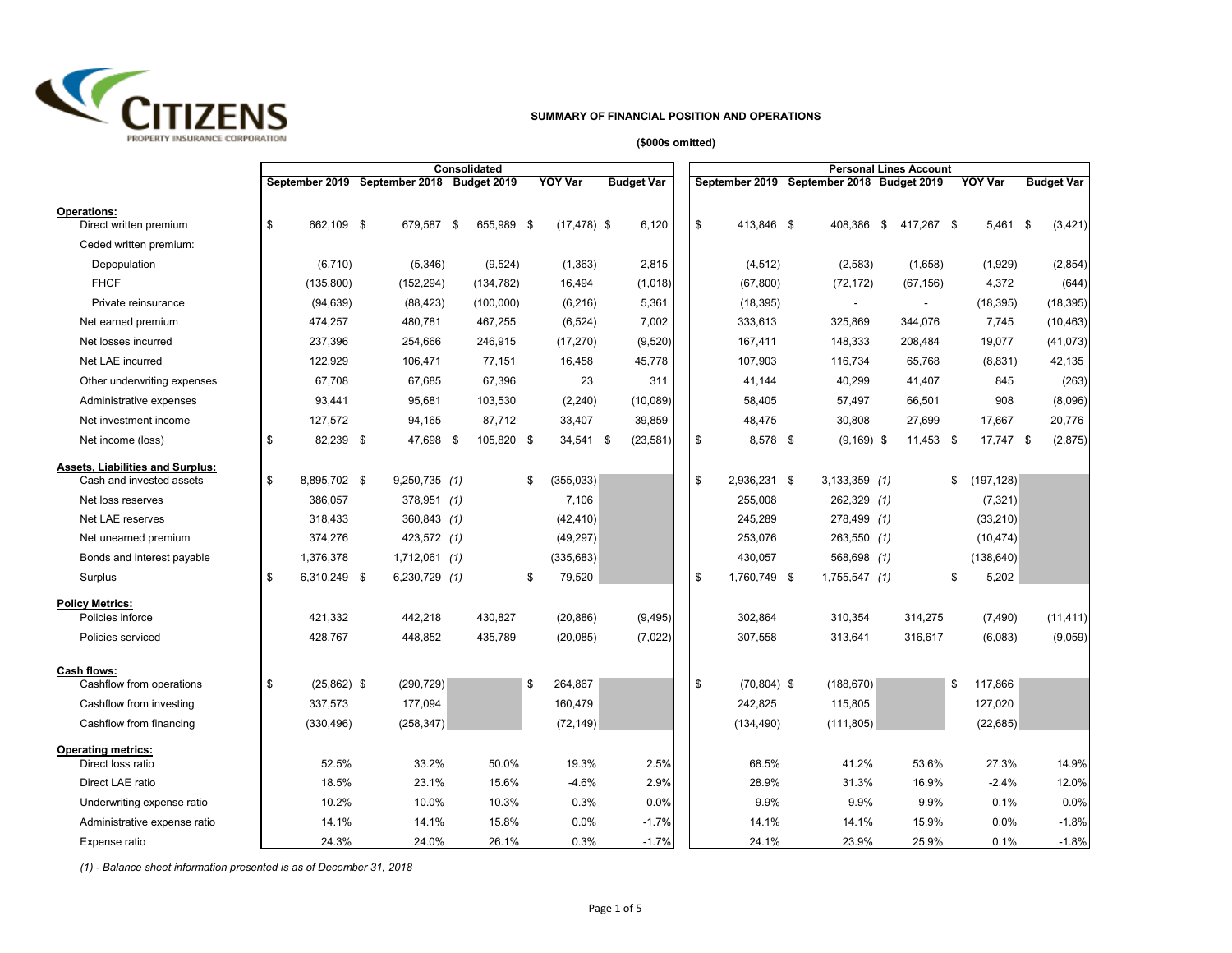

### **SUMMARY OF FINANCIAL POSITION AND OPERATIONS**

### **(\$000s omitted)**

|                                                                     |                    |                                           | <b>Commercial Lines Account</b> |                |                   |    |              |                                           | <b>Coastal Account</b> |      |                |                   |
|---------------------------------------------------------------------|--------------------|-------------------------------------------|---------------------------------|----------------|-------------------|----|--------------|-------------------------------------------|------------------------|------|----------------|-------------------|
|                                                                     |                    | September 2019 September 2018 Budget 2019 |                                 | <b>YOY Var</b> | <b>Budget Var</b> |    |              | September 2019 September 2018 Budget 2019 |                        |      | <b>YOY Var</b> | <b>Budget Var</b> |
| <b>Operations:</b><br>Direct written premium                        | \$<br>$9,169$ \$   | 11,693 \$                                 | 8,862 \$                        | $(2,524)$ \$   | 307               | \$ | 239,094 \$   | 259,509                                   | \$<br>229,860          | - \$ | $(20, 415)$ \$ | 9,234             |
| Ceded written premium:                                              |                    |                                           |                                 |                |                   |    |              |                                           |                        |      |                |                   |
| Depopulation                                                        | (7)                | 3                                         | (375)                           | (9)            | 368               |    | (2, 191)     | (2,766)                                   | (7, 491)               |      | 575            | 5,301             |
| <b>FHCF</b>                                                         | (2,600)            | (4, 716)                                  | (3, 447)                        | 2,116          | 847               |    | (65, 400)    | (75, 406)                                 | (64, 179)              |      | 10,006         | (1,221)           |
| Private reinsurers                                                  |                    |                                           |                                 |                |                   |    | (76, 245)    | (88, 423)                                 | (100,000)              |      | 12,178         | 23,755            |
| Net earned premium                                                  | 8,168              | 10,424                                    | 8,107                           | (2,256)        | 61                |    | 132,475      | 144,488                                   | 115,071                |      | (12,013)       | 17,404            |
| Net losses incurred                                                 | 4,246              | 29,384                                    | 1,331                           | (25, 137)      | 2,915             |    | 65,739       | 76,949                                    | 37,101                 |      | (11, 210)      | 28,638            |
| Net LAE incurred                                                    | 2,010              | (800)                                     | 79                              | 2,810          | 1,931             |    | 13,016       | (9,463)                                   | 11,304                 |      | 22,479         | 1,712             |
| Other underwriting expenses                                         | 1,247              | 1,526                                     | 1,208                           | (279)          | 39                |    | 25,317       | 25,860                                    | 24,781                 |      | (543)          | 536               |
| Administrative expenses                                             | 1,294              | 1,651                                     | 1,422                           | (357)          | (128)             |    | 33,743       | 36,533                                    | 35,607                 |      | (2,790)        | (1,864)           |
| Net investment income                                               | 36,240             | 27,051                                    | 24,463                          | 9,188          | 11,777            |    | 42,857       | 36,306                                    | 35,550                 |      | 6,551          | 7,307             |
| Net income (loss)                                                   | \$<br>35,656 \$    | $5,761$ \$                                | 20,190 \$                       | 29,895 \$      | 15,466            | \$ | 38,005 \$    | 51,105 \$                                 | 74,176 \$              |      | $(13, 101)$ \$ | (36, 172)         |
| <b>Assets, Liabilities and Surplus:</b><br>Cash and invested assets | \$<br>1,911,458 \$ | $1,903,587$ (1)                           |                                 | \$<br>7,870    |                   | \$ | 4,048,013 \$ | 4,213,789 (1)                             |                        | \$   | (165, 775)     |                   |
| Net loss reserves                                                   | 43,264             | $57,935$ (1)                              |                                 | (14,672)       |                   |    | 87,786       | 58,687 (1)                                |                        |      | 29,099         |                   |
| Net LAE reserves                                                    | 9,985              | $12,050$ (1)                              |                                 | (2,065)        |                   |    | 63,160       | $70,295$ (1)                              |                        |      | (7, 135)       |                   |
| Net unearned premium                                                | 5,175              | $6,782$ (1)                               |                                 | (1,606)        |                   |    | 116,024      | 153,240(1)                                |                        |      | (37, 216)      |                   |
| Bonds and interest payable                                          | 67,925             | 89,822 (1)                                |                                 | (21, 897)      |                   |    | 878,395      | $1,053,541$ (1)                           |                        |      | (175, 146)     |                   |
| Surplus                                                             | \$<br>1,787,251 \$ | 1,751,599 (1)                             |                                 | \$<br>35,652   |                   | \$ | 2,762,250 \$ | 2,723,583 (1)                             |                        | \$   | 38,667         |                   |
| <b>Policy Metrics:</b>                                              |                    |                                           |                                 |                |                   |    |              |                                           |                        |      |                |                   |
| Policies inforce                                                    | 767                | 1,015                                     | 699                             | (248)          | 68                |    | 117,701      | 130,849                                   | 115,853                |      | (13, 148)      | 1,848             |
| Policies serviced                                                   | 771                | 1,041                                     | 752                             | (270)          | 19                |    | 120,438      | 134,170                                   | 118,420                |      | (13, 732)      | 2,018             |
| Cash flows:<br>Cashflow from operations                             | \$<br>24,188 \$    | 4,247                                     |                                 | \$<br>19,941   |                   | \$ | 20,754 \$    | (106, 306)                                |                        | \$   | 127,060        |                   |
| Cashflow from investing                                             | (2, 322)           | (13, 234)                                 |                                 | 10,912         |                   |    | 97,070       | 74,523                                    |                        |      | 22,547         |                   |
| Cashflow from financing                                             | (21, 797)          | (17, 742)                                 |                                 | (4,055)        |                   |    | (174, 209)   | (128, 800)                                |                        |      | (45, 409)      |                   |
|                                                                     |                    |                                           |                                 |                |                   |    |              |                                           |                        |      |                |                   |
| <b>Operating metrics:</b><br>Direct loss ratio                      | 42.9%              | 172.9%                                    | 12.8%                           | -130.0%        | 30.1%             |    | 25.4%        | 14.0%                                     | 16.5%                  |      | 11.4%          | 8.9%              |
| Direct LAE ratio                                                    | 20.3%              | $-8.1%$                                   | 0.8%                            | 28.4%          | 19.5%             |    | 0.4%         | 12.7%                                     | 5.0%                   |      | $-12.3%$       | $-4.6%$           |
| Underwriting expense ratio                                          | 13.6%              | 13.0%                                     | 13.6%                           | 0.5%           | 0.0%              |    | 10.6%        | 10.0%                                     | 10.8%                  |      | 0.6%           | $-0.2%$           |
| Administrative expense ratio                                        | 14.1%              | 14.1%                                     | 16.0%                           | 0.0%           | $-1.9%$           |    | 14.1%        | 14.1%                                     | 15.5%                  |      | 0.0%           | $-1.4%$           |
| Expense ratio                                                       | 27.7%              | 27.2%                                     | 29.7%                           | 0.5%           | $-2.0%$           |    | 24.7%        | 24.0%                                     | 26.3%                  |      | 0.7%           | $-1.6%$           |

*(1) - Balance sheet information presented is as of December 31, 2018*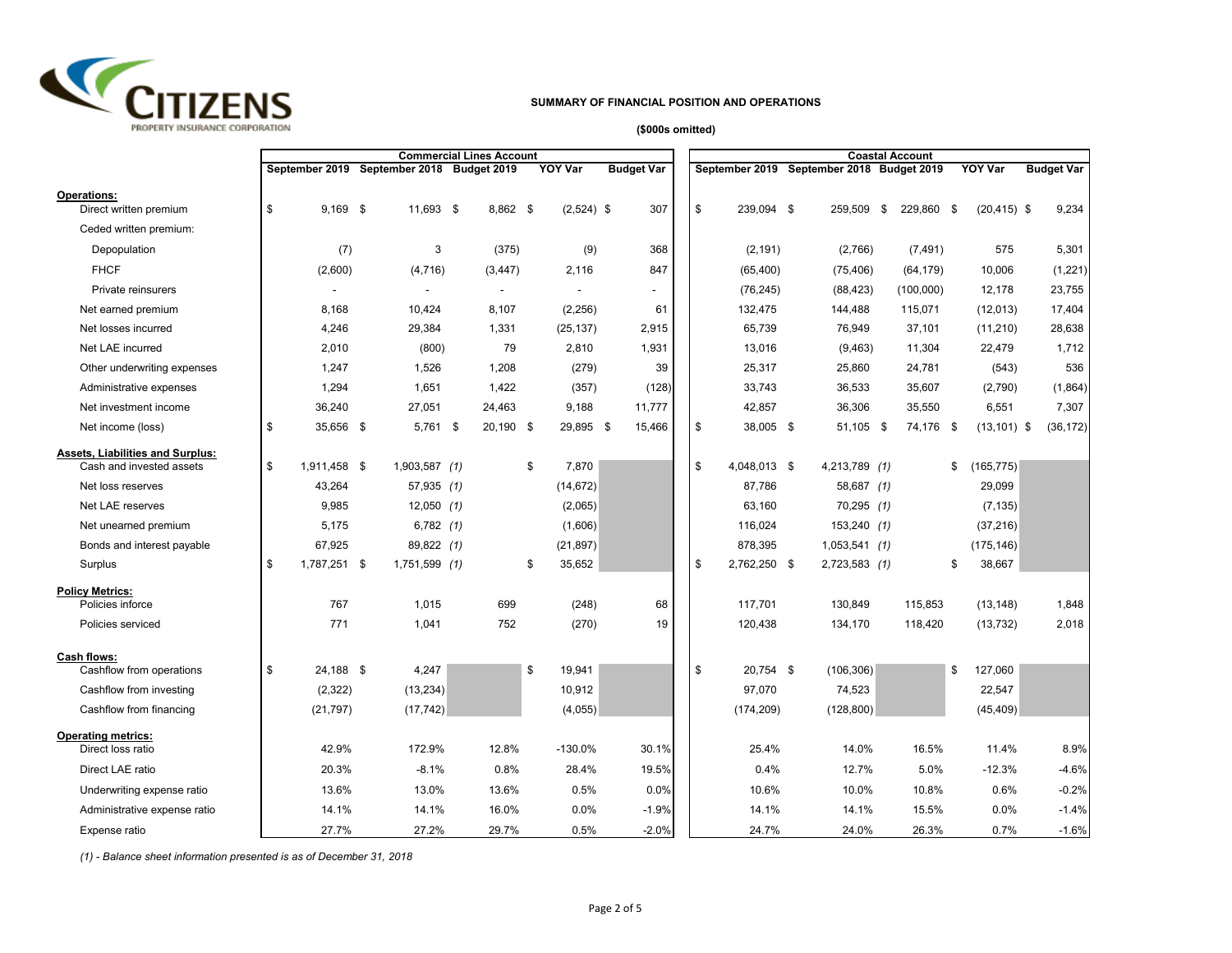

| $\boldsymbol{\mathcal{L}}$                                   |               |                                | Consolidated      | <b>Personal Lines Account</b> |                    |                              |    |                               |  |  |  |
|--------------------------------------------------------------|---------------|--------------------------------|-------------------|-------------------------------|--------------------|------------------------------|----|-------------------------------|--|--|--|
| PROPERTY INSURANCE CORPORATION                               |               | Nine months ended              | Nine months ended |                               |                    |                              |    |                               |  |  |  |
| <b>STATEMENTS OF OPERATIONS</b>                              |               | September 30,<br>2019          |                   | September 30,<br>2018         |                    | September 30,<br>2019        |    | September 30,<br>2018         |  |  |  |
| Revenue:                                                     |               |                                |                   |                               |                    |                              |    |                               |  |  |  |
| Direct premiums written<br>Change in direct unearned premium | $\mathsf{\$}$ | 662,109,232<br>(20, 550, 006)  | \$                | 679,587,196<br>(15, 134, 545) | \$                 | 413,846,104<br>(17,991,860)  | \$ | 408,385,557<br>(27, 570, 606) |  |  |  |
| Direct earned premium                                        |               | 641,559,226                    |                   | 664,452,651                   |                    | 395,854,244                  |    | 380,814,951                   |  |  |  |
| Ceded premiums written - Depopulation                        |               | (6,709,525)                    |                   | (5,346,387)                   |                    | (4,511,996)                  |    | (2,583,243)                   |  |  |  |
| Ceded premiums written - FHCF                                |               | (135,800,000)                  |                   | (152, 294, 063)               |                    | (67, 800, 000)               |    | (72, 171, 628)                |  |  |  |
| Ceded premiums written - Private reinsurance                 |               | (94, 639, 245)                 |                   | (88, 423, 021)                |                    | (18, 394, 693)               |    |                               |  |  |  |
| Change in ceded unearned premium<br>Ceded earned premium     |               | 69,846,616<br>(167, 302, 154)  |                   | 62,391,981<br>(183, 671, 490) |                    | 28,465,903<br>(62, 240, 786) |    | 19,808,636<br>(54, 946, 235)  |  |  |  |
| Net earned premium                                           | \$            | 474,257,072                    | \$                | 480,781,161                   | \$                 | 333,613,458                  | \$ | 325,868,716                   |  |  |  |
| <b>Losses and Loss Adjustment Expenses:</b>                  |               |                                |                   |                               |                    |                              |    |                               |  |  |  |
| Losses                                                       |               |                                |                   |                               |                    |                              |    |                               |  |  |  |
| Direct losses paid                                           | \$            | (598, 805, 459)                | \$                | (615,500,743)                 | \$                 | (383, 576, 276)              | \$ | (367, 659, 829)               |  |  |  |
| Change in direct case loss reserves                          |               | 72,359,180                     |                   | (136, 305, 050)               |                    | 35,290,751                   |    | (78, 417, 257)                |  |  |  |
| Change in direct IBNR loss reserves                          |               | 196,681,562                    |                   | 538,807,362                   |                    | 80,476,861                   |    | 292,035,885                   |  |  |  |
| Ceded losses incurred                                        |               | 92,369,052                     |                   | (41,667,182)                  |                    | 100,397,960                  |    | 5,707,777                     |  |  |  |
| <b>Losses incurred</b>                                       |               | (237, 395, 665)                |                   | (254, 665, 613)               |                    | (167, 410, 704)              |    | (148, 333, 424)               |  |  |  |
| Loss adjustment expenses                                     |               |                                |                   |                               |                    |                              |    |                               |  |  |  |
| Direct D&CC paid                                             |               | (90,625,013)                   |                   | (66, 288, 125)                |                    | (68,008,160)                 |    | (51, 717, 152)                |  |  |  |
| Direct A&O paid                                              |               | (118, 464, 856)                |                   | (148, 215, 952)               |                    | (83, 547, 019)               |    | (97, 835, 661)                |  |  |  |
| Change in direct case LAE reserves                           |               | 19,462,669                     |                   | (49, 566, 160)                |                    | 12,847,105                   |    | (33, 575, 357)                |  |  |  |
| Change in direct IBNR LAE reserves<br>Ceded LAE incurred     |               | 73,762,887                     |                   | 115,897,501<br>41.701.448     |                    | 25,785,217                   |    | 66,163,720<br>230.680         |  |  |  |
| <b>LAE</b> incurred                                          |               | (7,065,038)<br>(122, 929, 351) |                   | (106, 471, 288)               |                    | 5,019,898<br>(107, 902, 959) |    | (116, 733, 770)               |  |  |  |
| Net losses and LAE incurred                                  | \$            | (360, 325, 016)                | \$                | (361, 136, 901)               | \$                 | (275, 313, 663)              | \$ | (265,067,194)                 |  |  |  |
| <b>Underwriting and Administrative Expenses:</b>             |               |                                |                   |                               |                    |                              |    |                               |  |  |  |
| Producer commissions                                         |               | (49, 324, 147)                 |                   | (51,093,212)                  |                    | (29, 217, 480)               |    | (28, 784, 960)                |  |  |  |
| Taxes and fees                                               |               | (8,573,541)                    |                   | (8,873,674)                   |                    | (5,625,434)                  |    | (5,729,982)                   |  |  |  |
| Other underwriting expenses                                  |               | (9,809,902)                    |                   | (7,718,099)                   |                    | (6,301,263)                  |    | (5,784,338)                   |  |  |  |
| All other administrative expenses                            |               | (93, 441, 369)                 |                   | (95,680,920)                  |                    | (58, 404, 784)               |    | (57, 497, 112)                |  |  |  |
| Underwriting and administrative expenses                     |               | (161, 148, 959)                |                   | (163, 365, 905)               |                    | (99, 548, 961)               |    | (97, 796, 392)                |  |  |  |
| <b>Underwriting income (loss)</b>                            | \$            | (47, 216, 903)                 | \$                | (43, 721, 645)                | \$                 | (41, 249, 166)               | \$ | (36,994,870)                  |  |  |  |
| Net Investment Income:                                       |               |                                |                   |                               |                    |                              |    |                               |  |  |  |
| Net interest income (expense)                                |               |                                |                   |                               |                    |                              |    |                               |  |  |  |
| Investment income earned                                     |               | 170,437,502                    |                   | 164,818,895                   |                    | 58,201,659                   |    | 58.410.035                    |  |  |  |
| Interest expenses                                            |               | (40, 118, 826)                 |                   | (48, 677, 103)                |                    | (13, 322, 159)               |    | (16, 301, 208)                |  |  |  |
| Net interest income (expense)                                |               | 130,318,676                    |                   | 116, 141, 792                 |                    | 44,879,500                   |    | 42,108,827                    |  |  |  |
| Realized capital gains (losses)                              |               | (2,746,936)                    |                   | (21, 977, 118)                |                    | 3,595,437                    |    | (11, 301, 219)                |  |  |  |
| Net investment income                                        | \$            | 127,571,740                    | \$                | 94,164,674                    | \$                 | 48,474,937                   | \$ | 30,807,608                    |  |  |  |
| Other income (expense)                                       |               | 1,884,139                      |                   | (2,745,173)                   |                    | 1,352,585                    |    | (2,981,266)                   |  |  |  |
| Net income (loss)                                            | \$            | 82,238,976                     | s,                | 47,697,856                    | $\mathbf{\hat{s}}$ | 8,578,356                    | S, | (9, 168, 528)                 |  |  |  |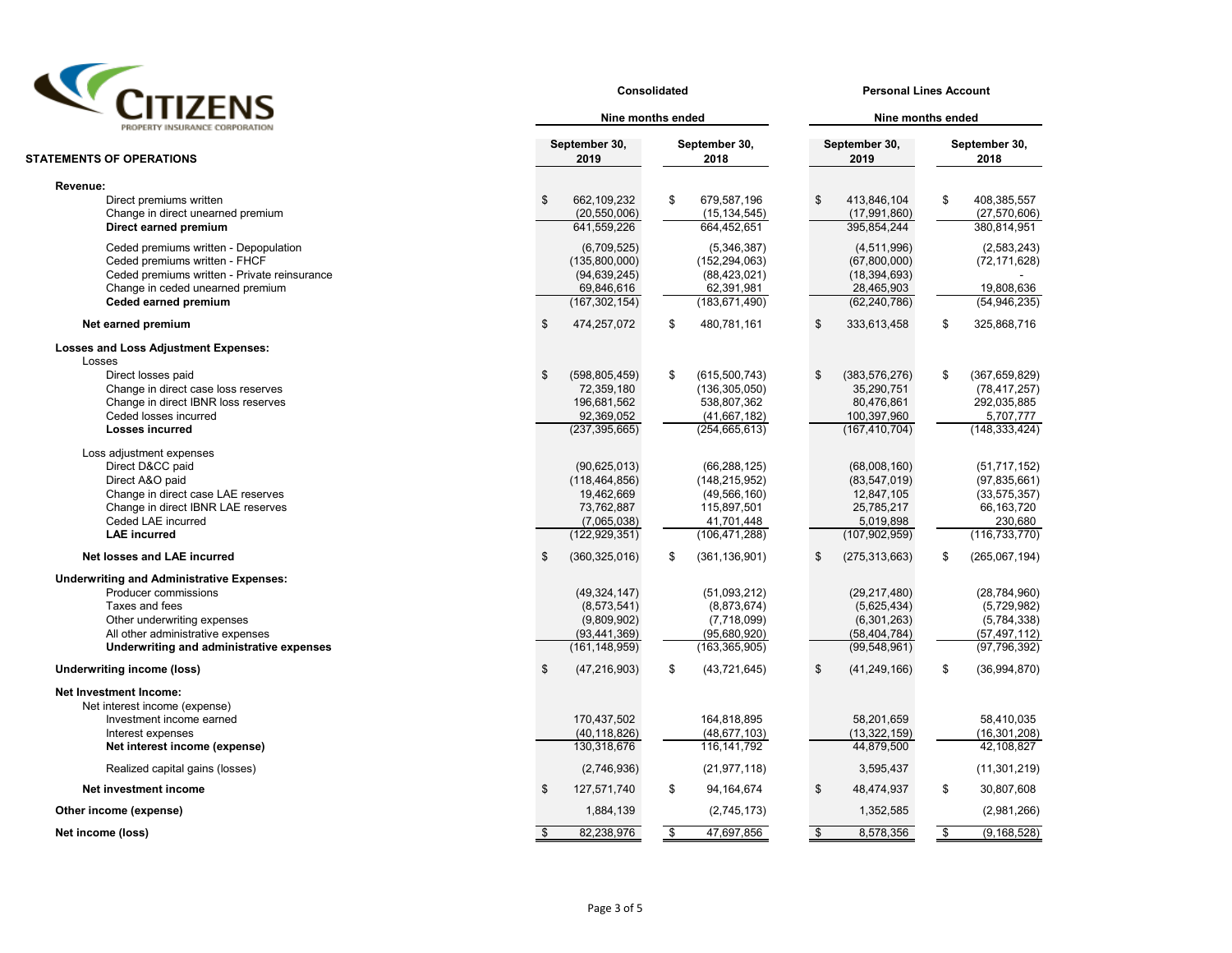

#### **Commercial Lines Account Coastal Account**

| ╹╹╹┻┺╹<br>PROPERTY INSURANCE CORPORATION                                                                                                                                                                   | Nine months ended                                                      |    | Nine months ended                                                             |    |                                                                                           |                       |                                                                                             |  |  |  |
|------------------------------------------------------------------------------------------------------------------------------------------------------------------------------------------------------------|------------------------------------------------------------------------|----|-------------------------------------------------------------------------------|----|-------------------------------------------------------------------------------------------|-----------------------|---------------------------------------------------------------------------------------------|--|--|--|
| <b>STATEMENTS OF OPERATIONS</b>                                                                                                                                                                            | September 30,<br>2019                                                  |    | September 30,<br>2018                                                         |    | September 30,<br>2019                                                                     | September 30,<br>2018 |                                                                                             |  |  |  |
| Revenue:                                                                                                                                                                                                   |                                                                        |    |                                                                               |    |                                                                                           |                       |                                                                                             |  |  |  |
| Direct premiums written<br>Change in direct unearned premium<br>Direct earned premium                                                                                                                      | \$<br>9,168,796<br>778,673<br>9,947,469                                | \$ | 11,692,540<br>2,085,021<br>13,777,561                                         | \$ | 239,094,332<br>(3,336,819)<br>235,757,513                                                 | \$                    | 259,509,099<br>10,351,040<br>269,860,139                                                    |  |  |  |
| Ceded premiums written - Depopulation<br>Ceded premiums written - FHCF<br>Ceded premiums written - Private reinsurance<br>Change in ceded unearned premium                                                 | (6, 754)<br>(2,600,000)<br>827,627                                     |    | 2,742<br>(4,716,212)<br>1,359,905                                             |    | (2, 190, 775)<br>(65,400,000)<br>(76, 244, 552)<br>40,553,086                             |                       | (2,765,886)<br>(75, 406, 223)<br>(88, 423, 021)<br>41,223,440                               |  |  |  |
| Ceded earned premium                                                                                                                                                                                       | (1,779,127)                                                            |    | (3,353,565)                                                                   |    | (103, 282, 241)                                                                           |                       | (125, 371, 690)                                                                             |  |  |  |
| Net earned premium                                                                                                                                                                                         | \$<br>8,168,342                                                        | \$ | 10,423,996                                                                    | \$ | 132,475,272                                                                               | \$                    | 144,488,449                                                                                 |  |  |  |
| <b>Losses and Loss Adjustment Expenses:</b><br>Losses                                                                                                                                                      |                                                                        |    |                                                                               |    |                                                                                           |                       |                                                                                             |  |  |  |
| Direct losses paid<br>Change in direct case loss reserves<br>Change in direct IBNR loss reserves<br>Ceded losses incurred<br><b>Losses incurred</b>                                                        | \$<br>(18, 917, 676)<br>16,081,696<br>(1,410,185)<br>(4, 246, 165)     | \$ | (37,570,502)<br>(22, 829, 504)<br>36,935,867<br>(5,919,359)<br>(29, 383, 498) | \$ | (196, 311, 507)<br>20,986,733<br>117,614,885<br>(8,028,908)<br>(65, 738, 797)             | \$                    | (210, 270, 413)<br>(35,058,289)<br>209,835,611<br>(41, 455, 600)<br>(76,948,691)            |  |  |  |
| Loss adjustment expenses<br>Direct D&CC paid<br>Direct A&O paid<br>Change in direct case LAE reserves<br>Change in direct IBNR LAE reserves<br>Ceded LAE incurred<br><b>LAE</b> incurred                   | (575, 158)<br>(3,499,827)<br>1,444,705<br>620,266<br>(2,010,014)       |    | (828, 131)<br>(2,445,992)<br>(1,398,857)<br>5,768,636<br>(295,968)<br>799.688 |    | (22.041.696)<br>(31, 418, 011)<br>5,170,859<br>47,357,405<br>(12,084,935)<br>(13,016,378) |                       | (13, 742, 843)<br>(47, 934, 299)<br>(14, 591, 947)<br>43,965,145<br>41,766,736<br>9,462,792 |  |  |  |
| Net losses and LAE incurred                                                                                                                                                                                | \$<br>(6, 256, 179)                                                    | \$ | (28, 583, 810)                                                                | \$ | (78, 755, 175)                                                                            | \$                    | (67, 485, 899)                                                                              |  |  |  |
| <b>Underwriting and Administrative Expenses:</b><br>Producer commissions<br>Taxes and fees<br>Other underwriting expenses<br>All other administrative expenses<br>Underwriting and administrative expenses | (996, 837)<br>(115, 243)<br>(134, 752)<br>(1, 293, 963)<br>(2,540,795) |    | (1, 263, 433)<br>(145, 435)<br>(116, 992)<br>(1,650,924)<br>(3, 176, 784)     |    | (19, 109, 829)<br>(2,832,864)<br>(3,373,887)<br>(33, 742, 622)<br>(59,059,202)            |                       | (21,044,818)<br>(2,998,259)<br>(1,816,769)<br>(36, 532, 883)<br>(62, 392, 729)              |  |  |  |
| <b>Underwriting income (loss)</b>                                                                                                                                                                          | \$<br>(628, 632)                                                       | \$ | (21, 336, 598)                                                                | \$ | (5,339,105)                                                                               | \$                    | 14,609,821                                                                                  |  |  |  |
| <b>Net Investment Income:</b><br>Net interest income (expense)<br>Investment income earned<br>Interest expenses<br>Net interest income (expense)                                                           | 38.007.854<br>(2, 104, 148)<br>35,903,706                              |    | 34.756.317<br>(2,574,670)<br>32,181,647                                       |    | 74.227.989<br>(24, 692, 519)<br>49,535,470                                                |                       | 71.652.543<br>(29, 801, 225)<br>41,851,318                                                  |  |  |  |
| Realized capital gains (losses)                                                                                                                                                                            | 335,920                                                                |    | (5, 130, 268)                                                                 |    | (6,678,293)                                                                               |                       | (5,545,631)                                                                                 |  |  |  |
| Net investment income                                                                                                                                                                                      | \$<br>36,239,626                                                       | \$ | 27,051,379                                                                    | \$ | 42,857,177                                                                                | \$                    | 36,305,687                                                                                  |  |  |  |
| Other income (expense)                                                                                                                                                                                     | 45,069                                                                 |    | 46,247                                                                        |    | 486,485                                                                                   |                       | 189,846                                                                                     |  |  |  |
| Net income (loss)                                                                                                                                                                                          | \$<br>35,656,063                                                       | \$ | 5,761,028                                                                     | \$ | 38,004,557                                                                                | \$                    | 51,105,354                                                                                  |  |  |  |